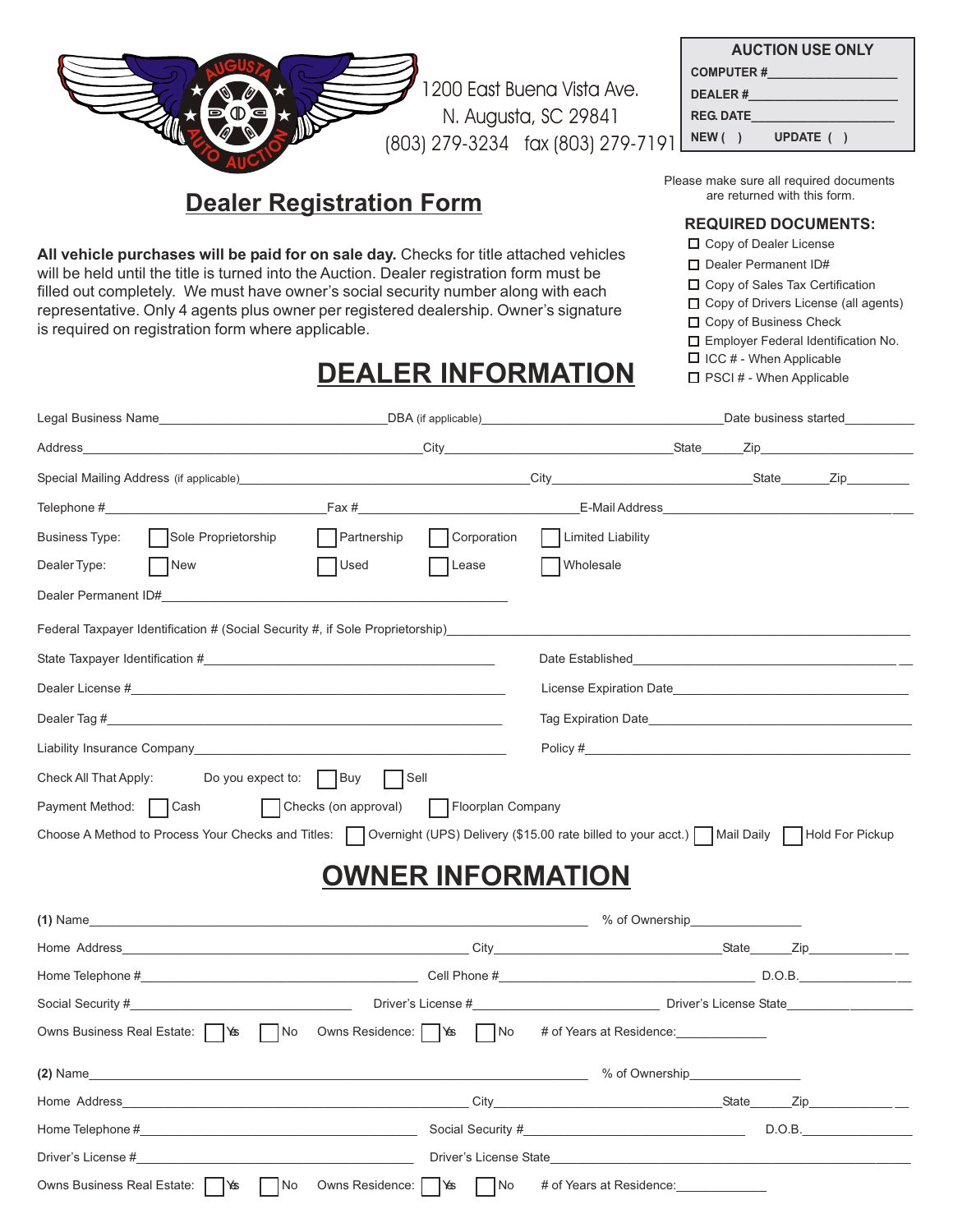## **PERSONAL GUARANTY**

In consideration of Auction allowing Dealer to buy and sell motor vehicles through Auction, the undersigned, whether one or more, personally covenant, guarantee and warrant that the title to each vehicle sold by dealer through Auction will be good and will be free and clear of all liens and encumbrances, whatsoever. The undersigned unconditionally agrees to reimburse Auction for any loss, damage, expense, or costs, including attorney's fees, incurred by Auction as a result of breach of the foregoing warranty of title as to any such motor vehicle.

The undersigned further guarantees full payment of any debts of Dealer to Auction, including any checks or drafts issued by Dealer or any of Dealer's representatives, together with any loss or expense incurred by Auction in collecting or attempting to collect such debt, including attorney's fees.

The undersigned further guarantees the Odometer Mileage Statements given by or in behalf of the Dealer in all sales of motor vehicles by it through Auction, and agrees to reimburse, indemnify and hold harmless the Auction from all losses and expense caused it by any such Odometer Mileage Statement which proves to be false or inaccurate, including payments made by the Auction under any Odometer Statement Guaranty issued by it in connection with any such sale, as well as any expense or costs incurred by Auction in collection or attempting to collect such losses, including attorney's fees.

The undersigned acknowledges that Auction shall have the right to refuse to transact business with Dealer, to modify or release any and all collateral security, to extend or change time of payment and to settle or compromise with Dealer without notice to the undersigned and without discharging or affecting the liability of the undersigned hereunder. This guaranty is to be a continuing guaranty and the undersigned hereby waives notice of acceptance of this guaranty and the bankruptcy or any assignment in favor of Creditors of Dealer shall affect the enforceability of this agreement.

This instrument shall bind the respective heirs, executors, administrators, and assigns of the undersigned, and shall ensure to the benefit of Auction, its successors, assigns, and subrogees.

Where there is more than one signatory to this agreement each signatory shall be jointly and severally liable under this agreement.

IN WITNESS WHEREOF, the undersigned has (have) executed this personal guaranty this \_\_\_\_\_\_\_\_\_\_ day of \_\_\_\_\_\_\_\_\_\_\_\_\_\_\_\_\_\_\_\_\_\_\_\_\_\_\_\_ 200\_\_\_\_\_.

| (Printed name of first owner)  | (Witness printed name) |
|--------------------------------|------------------------|
| (Signature of first owner)     | (Witness signature)    |
| (Printed name of second owner) | (Witness printed name) |
| (Signature of second owner)    | (Witness signature)    |

## **POWER OF ATTORNEY OF**

| *Dealership |  |
|-------------|--|
|             |  |

#### To: AUGUSTA AUTO AUCTION, INC., Attorney-in-Fact

The undersigned hereby appoints AUGUSTA AUTO AUCTION, INC., 1200 E. Buena Vista Dr., N. Augusta, SC 29841, as my attorney-in-fact in all transactions in which i am the "transferee" (buyer) of a motor vehicle that is subject to federal and state laws and related regulations regarding odometer disclosure requirements to perform for me and in my name all acts and duties imposed upon a transferee by said laws and regulations, as Amended, modified, and/or clarified from time to time or as affected by the lapse of South Caroloina's extension of time to bring it s title documents into

compliance with federal requirements. I reserve the power to act on my own behalf and to revoke the power given in this instrument.

I may revoke this instrument by delivering written notice of revocation to AUGUSTA AUTO AUCTION, INC. The written revocation must be delivered by hand or sent by certified mail, return receipt requested, to AUGUSTA AUTO AUCTION, INC.

Any act or thing lawfully done by my attorney-in-fact under this instrument shall be binding on me and on my heirs, assigns and legal representatives. This Power of Attorney shall be affected by my disability or incapacity or by lapse of time.

| Signed this                                          | .20<br>day of                                                                                                                                                                                                                                      | with no counterparts.                                                                                          |                     |
|------------------------------------------------------|----------------------------------------------------------------------------------------------------------------------------------------------------------------------------------------------------------------------------------------------------|----------------------------------------------------------------------------------------------------------------|---------------------|
| Dealership*                                          | By:X                                                                                                                                                                                                                                               |                                                                                                                | Title               |
|                                                      | By:X                                                                                                                                                                                                                                               | Title                                                                                                          |                     |
| Dealership Identity Number (If Any)<br>partnerships. | Dealership's Address<br>*For purposes of this instrument, the term "Dealership" includes all types of business associations including, but not limited to, entities such as corporations and                                                       |                                                                                                                |                     |
| Sate of South Carolina<br>SS:<br>County of           |                                                                                                                                                                                                                                                    |                                                                                                                |                     |
| purposes therein stated.                             | Before me, the undersigned, a Notary Public in and for said County and State, this<br>appeared the Grantor named above, and acknowledged the execution of this Power of Attorney to be the voluntary act and deed of the Grantor, for the uses and | day of the contract of the contract of the contract of the contract of the contract of the contract of the con | . 20<br>.personally |
| My Commission Expires                                | IN WITNESS WHEREOF, I have set my hand and official seal the day and year last above written.                                                                                                                                                      |                                                                                                                |                     |

Resident Of:

Notary Public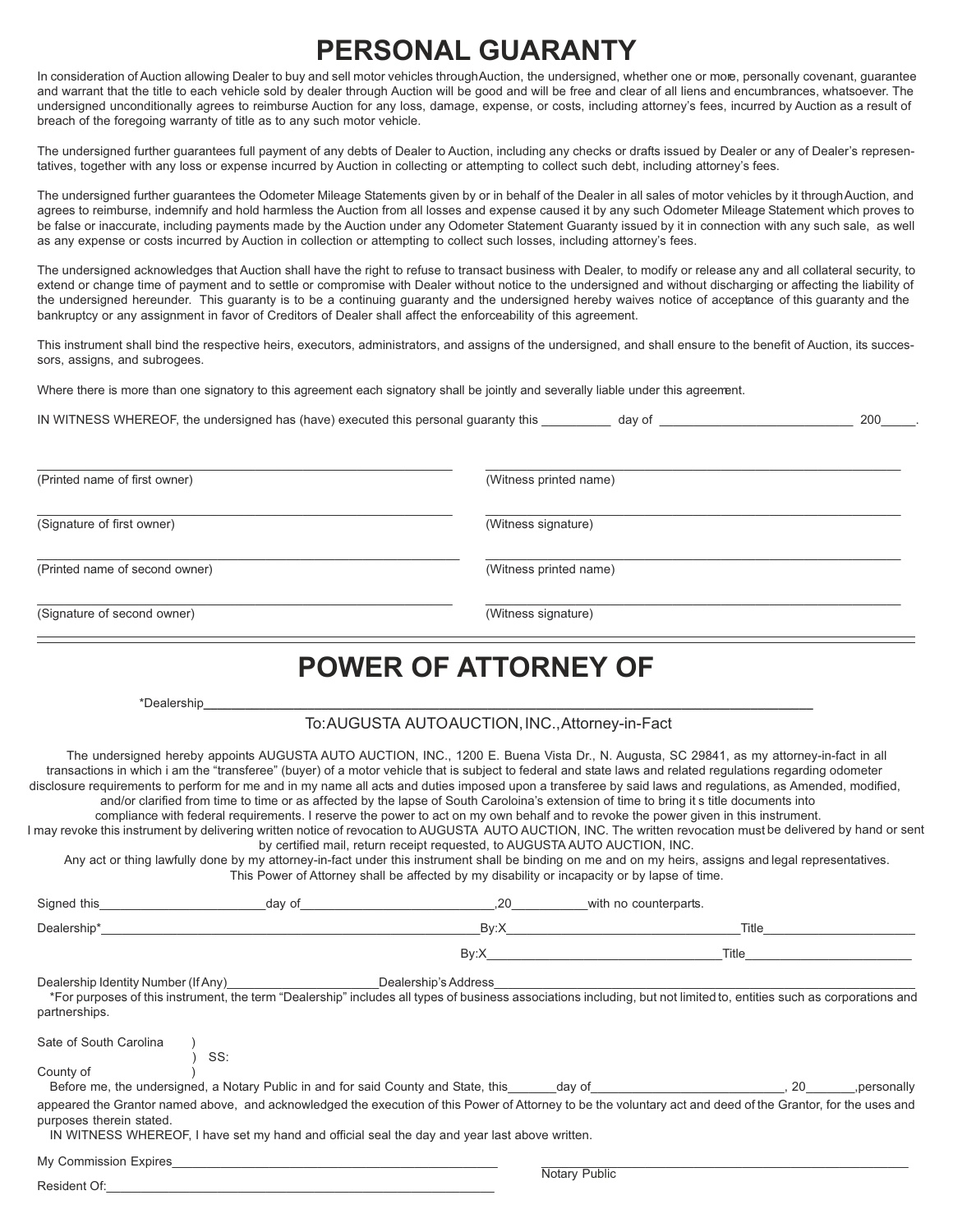# **DEALER CREDIT / BANK INFORMATION**

|                                        | (1) BANK Name of Contact Name of Contact Name of Contact Name of Contact Name of Contact Name of Contact Name of Contact Name of Contact Name of Contact Name of Contact Name of Contact Name of Contact Name of Contact Name |                                                                                                                                                                                                                                                                                                              |  |  |  |
|----------------------------------------|-------------------------------------------------------------------------------------------------------------------------------------------------------------------------------------------------------------------------------|--------------------------------------------------------------------------------------------------------------------------------------------------------------------------------------------------------------------------------------------------------------------------------------------------------------|--|--|--|
|                                        |                                                                                                                                                                                                                               |                                                                                                                                                                                                                                                                                                              |  |  |  |
|                                        |                                                                                                                                                                                                                               |                                                                                                                                                                                                                                                                                                              |  |  |  |
|                                        |                                                                                                                                                                                                                               | $\mathsf{Checking}$ Routing #                                                                                                                                                                                                                                                                                |  |  |  |
|                                        | (2) BANK Name of Contact Name of Contact Name of Contact Name of Contact Name of Contact Name of Contact Name of Contact Name of Contact Name of Contact Name of Contact Name of Contact Name of Contact Name of Contact Name |                                                                                                                                                                                                                                                                                                              |  |  |  |
|                                        |                                                                                                                                                                                                                               |                                                                                                                                                                                                                                                                                                              |  |  |  |
|                                        |                                                                                                                                                                                                                               |                                                                                                                                                                                                                                                                                                              |  |  |  |
|                                        |                                                                                                                                                                                                                               |                                                                                                                                                                                                                                                                                                              |  |  |  |
| To whom it may concern:                | AUTHORIZATION FOR BANK INFORMATION                                                                                                                                                                                            | I hereby authorize you to release the necessary credit information to this auction to enable us to do business there with our business checking account.                                                                                                                                                     |  |  |  |
|                                        |                                                                                                                                                                                                                               | Dealership and the contract of the contract of the contract of the contract of the contract of the contract of the contract of the contract of the contract of the contract of the contract of the contract of the contract of                                                                               |  |  |  |
|                                        |                                                                                                                                                                                                                               | Sincerely, (signature) Sincerely and the state of the state of the state of the state of the state of the state of the state of the state of the state of the state of the state of the state of the state of the state of the<br>FINANCE or FLOOR PLAN CO. The COLOR COMPUTER CONSUMING THE NAME Of Contact |  |  |  |
|                                        |                                                                                                                                                                                                                               |                                                                                                                                                                                                                                                                                                              |  |  |  |
|                                        |                                                                                                                                                                                                                               |                                                                                                                                                                                                                                                                                                              |  |  |  |
|                                        |                                                                                                                                                                                                                               |                                                                                                                                                                                                                                                                                                              |  |  |  |
|                                        |                                                                                                                                                                                                                               | Account # <b>Example 2018</b> Credit or Floorplan Limit <b>Community Credit or Floorplan Limit Credit or Floorplan Limit How Long Doing Business</b>                                                                                                                                                         |  |  |  |
|                                        | <b>AUTHORIZATION OF RELEASE</b>                                                                                                                                                                                               |                                                                                                                                                                                                                                                                                                              |  |  |  |
| Please check and sign :                | extending credit or assigning application to a floorplaning company.                                                                                                                                                          | I hereby authorize the release of necessary credit information to Augusta Auto Auction including our business/<br>personal credit history, obtaining credit bureau reports, to enable us to do business there for the purpose of                                                                             |  |  |  |
| Must be signed & dated<br>by dealer.   |                                                                                                                                                                                                                               |                                                                                                                                                                                                                                                                                                              |  |  |  |
| Franchise dealerships<br>not required. | I hereby <b>DECLINE</b> the release of necessary personal credit information to Augusta Auto Auction.                                                                                                                         |                                                                                                                                                                                                                                                                                                              |  |  |  |

The undersigned dealer ("Dealer") acknowledges receipt of Augusta Auto Auction's Terms and Conditions, which set forth the terms andconditions under which Dealer may conduct business at Augusta Auto Auction, and, by executing and submitting to Augusta Auto Auction this DealerApplication, and by subsequent use of Augusta Auto Auction's Card issued to Dealer upon approval of this Dealer Application, Dealer agrees to the Auction Terms and Conditions which may be changed from time to time.

| (If a sole proprietorship)                | Printed name of Dealer                                                                                   |                                     |  |
|-------------------------------------------|----------------------------------------------------------------------------------------------------------|-------------------------------------|--|
|                                           | Signature of Dealer                                                                                      |                                     |  |
|                                           | (If corporation, partnership, limited liability company or some entity other than a sole proprietorship) |                                     |  |
| ATTEST:                                   |                                                                                                          |                                     |  |
| By:<br>(Signature of officer, etc.)       | By:                                                                                                      | (Printed name of corporation, etc.) |  |
| (Printed name and title of officer, etc.) |                                                                                                          | (Signature of officer, etc.)        |  |

(Printed name and title of officer, etc.)